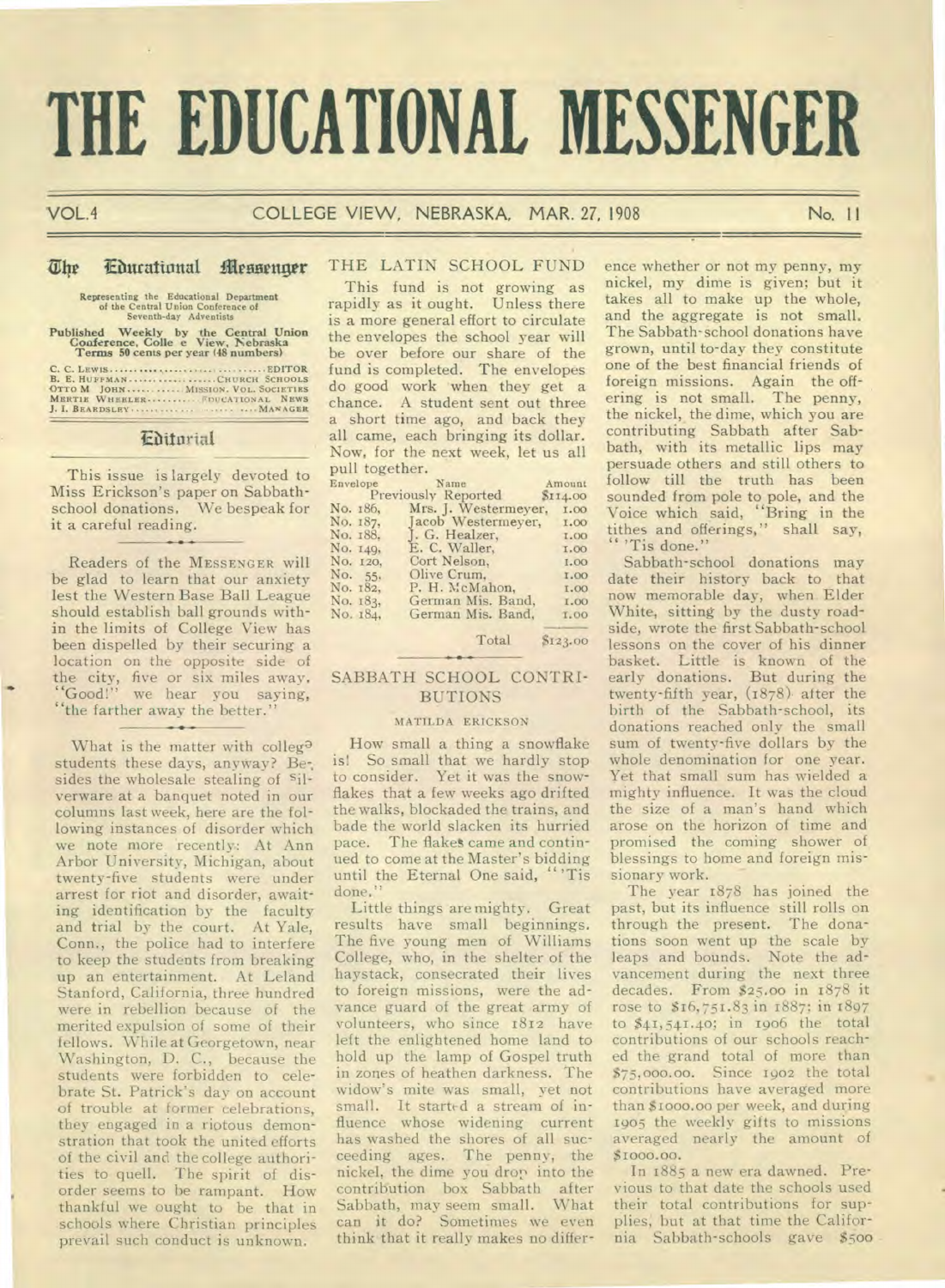for the opening of the work in Australia. During the following Year other states helped the work in Europe. The Sabbath-schools had now lifted their eyes upon the field ready for harvest; the cord of sympathy was struck, and effective ministry followed. When the first furrow was plowed in India they helped pay the laborers there. When the work was established in Africa they helped to lay the foundation. China, Japan, and Australia, with their myriads of islands, have also reaped blessings from the Sabbath-school donations; nor have Mexico, Central America, South America, and the West Indies been forgotten. In 1880 and 1890 when there was a call for a ship to do inter-island missionary work in the South Seas, the Sabbathschools arose to the emergency, and on the zoth day of October, 1890, the Pitcairn steered out of the Golden Gate on her first cruise among the South Sea Islands. Recently Australia gave one quarter's donations for the opening of the work in Borneo; another was dedicated for the spreading of the gospel in Sumatra. The donations have entered into the genesis of nearly every Seventh-day Adventist Mission station in the world, and have proved to be one of the most faithful friends to the laborers in foreign fields.

Some have feared that this plan of giving to missions would bring poverty to our schools, but God has prospered them, and during the last two decades they have given more than \$56o,000 to needy fields. Many localities have witnessed a reversal of things since 1885. Schools and conferences have learned the blessedness of giving, and to-day they pass on large contributions to the needy fields. The sentiment of many schools at home and abroad finds expression in the words of the old gentleman. He paid the secretary a nickel for the pamphlet just obtained. "0, no keep it," said the secretary, "we pay for such supplies from the Sabbath-school donations." "I thank you, but I read that the contributions this quarter go to the most needy fields. Does that mean me?"

During the year 1906 the motto of our schools was, "A thousand dollars a week for missions." They reached the goal; they passed it, and brought the splendid surplus of \$6,000 dollars to the mission treasury. This experience spurred the ambition of the Sabbath-school

workers, and last year the bugle call of the schools in the United States and Canada was, "One thousand dollars a week for missions." The first quarter these schools missed the mark by nearly \$3,000. The second quarter the deficit was less than one-tenth of that amount, while the third quarter showed a surplus of \$1600. The secretary of the Sabbathschool Department has been unable as yet to report the returns for the fourth quarter.

There is another phase to Sabbath-school offerings. The same Eternal One who calls for tithes and offerings, says, "and prove me now therewith ... If I will not open the windows and pour you out a blessing that there shall not be room enough to receive it." History has recorded this prophecy in part. The donations have left a blessing with the giver. They have been a means of awakening the interest of the Sabbathschools at home; in foreign missions and enlisting their sympathies for the workers in needy fields. And with these new interests have developed the newness of life. Many members in the home Sabbath-schools, having seen the needs of this poor sin-sick world, have climbed above the stifling air of selfishness into the purer atmosphere of Mount Olivet, and there with the great Example, they live to bless others.

The iceberg lifts but a small portion of its mass above the waves, and often that is veiled in a mist which the eve refuses to penetrate. To-day these human eyes of ours see but dimly the blessings of the Sabbath-school donations. The truly great results can alone be seen in the brightness of eternity.

In all ages God's people have looked for the City which bath foundations. To-day there is but one bulwark between them and that heavenly land—"And this gospel of the kingdom shall be preached in all the world for a witness unto all nations ... and then shall the end come."• The Sabbath-school donations have enabled many a voice to cry in the wilderness, "Prepare ye the way of the Lord." They have been the means of lighting many a lamp in darkest heathendom.

But a great work remains for Earth's sunset hour. There are still regions waiting beyond, for the light "whose dawning maketh all things new." The beacon lights encircling the neglected continent have not yet penetrated the gross darkness of corrupt Catholicism; from the myriads of insular homes in the South Seas, comes the Macedonian cry. The strong forts of the false prophet in the Eastern Hemisphere must be taken; much of the Orient is still in darkness; the shackles have not yet been loosed from the feet of the poor natives of Madagascar; chains of Pagan darkness still clank in the jungles of Africa; islands in the East Indies as large as France and Italy combined are still untouched. But the army of Prince Emmanuel knows no retreat; it is going forth conquering and to conquer. The conflict is becoming more intense. From every quarter workers are pleading for recruits. Volunteers are waiting to go, and He who has put His hand to finish the work is calling for His stewards to invest their intrusted means.

And ye who cannot go, O help With the wondrous weapon, prayer; While ye uplift your hands at home, The cross shall triumph there. And give ye freely of your store, To warriors in the field; The more you give, to you the more

The barrel and cruise shall yield." Last year has joined the past, but the motto of the schools of Canada and the United States did

not die with it. That motto which thrills the heart of weary mission- -Aries in heathen lands, still continues to ring through the schools. That motto is, "A thousand dollars a week to missions!"

May the Sabbath-school donations, which like a gulf stream in the seas of missionary enterprise has touched the shores of every continent and isle where God's truth has been proclaimed, continue to flow until the message shall have been sounded from pole to pole, until the work is done, and God's children shall look up and say, "Lo, this is our God, we have waited for him and he will save us."

# STANFORD STUDENTS APOLOGIZE

Stanford University, Cal., March 20.- The threatened strike among Stanford students because of the dismissal of some of their number for a campus demonstration growing out of a faculty ruling prohibiting the use of liquor on the campus, will probably not materialize. A thousand students in a mass meeting passed resolutions apologizing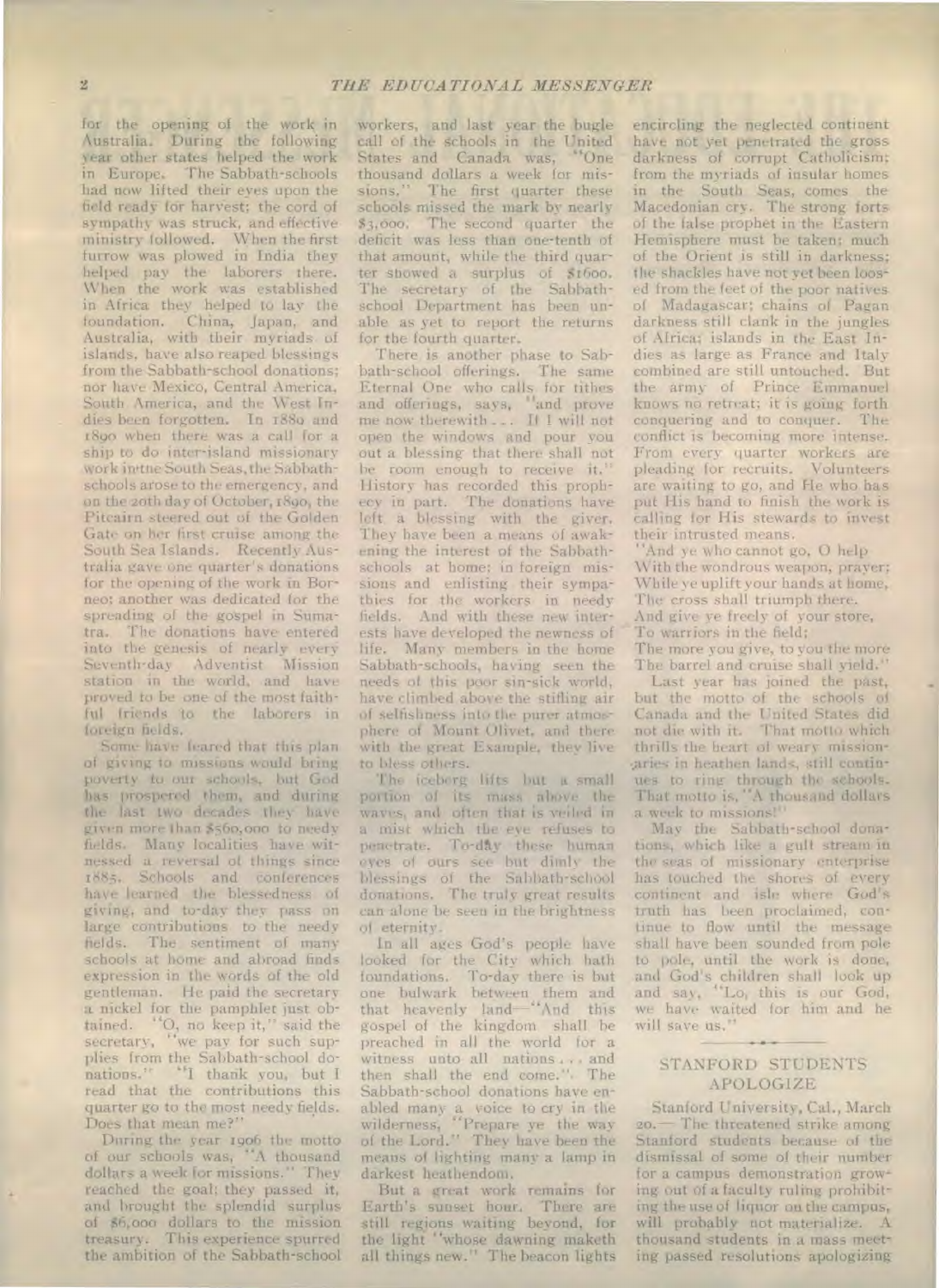to the faculty for the riotous action last week. This conciliatory act, it is thought, will prevent any "walkout."

*—Woman's National Daily.* 

#### BUFF ORPINGTONS

We cannot spare another pullet, but we have still a few males left, which we will close out at \$1.00 each. They are not show birds; but they are good, strong, healthy cockerels. The Orpingtons are one of the most vigorous and healthy varieties known. They are good layers and sitters, develop early for market, splendid foragers, docile in disposition, in short one of the most popular of the general purpose fowls. For those who do not keep pure bred flocks, the introduction of an Orpington male would be a great advantage. The vitality and vigor of their flocks would be increased. Now is the time to act before the season is too far advanced. Address at once, Union College Poultry Yards, College View, Nebr.

#### BROOMS! BROOMS! BROOMS!

The Union College Broom Factory, under the efficient management of our Mr. Peter Collins, is turning out a very fine line of brooms. In shape, in workmanship, in material, they are superior to the brooms usually found on the market. Our present stock of broom corn was selected by Mr. Collins from many carloads at the wholesale warehouse. Hereafter we shall raise our own corn under his supervision. He employs the "Shaker Process" of curing—entirely under cover. Most corn is cured in the open field, exposed to sun, and dew, and rain. Hence it is brittle. Try the brooms you are going to purchase. Twist a little bunch of the fibres with your fingers; you are likely to find them breaking off easily in your hand.

Brooms made from such material will not last long. Many people do not notice the length of life of a broom. When it wears out they<br>get another without further without further thought. But a broom that will last longer than another is worth more than that other. That is what Mr. Collins says about our brooms, that they will last longer than most other brooms. He stoutly insists that they will last twice as long when made of corn cured by his process, but we will attribute part of that to his professional pride. Anyway the corn in

#### **Who is YOUR Tailor?**

Next time you want a suit, or some pressing or repairing, try the

*UNION COLLEGE TAILORS* 

Special rates to students. Rooms in basement of College Building.



his brooms is tough. Twist and pull the fibres with your fingers as hard as you may (wish you could see him do it) and they will not easily break. Test them in this way with other brooms, and you will see the difference, unless you happen to get hold of one with corn cured by our process. It stands to reason they will last longer than if the fibre were brittle. Then they are worth more than others—perhaps twice as much as some others.

But we don't ask more for them just the ordinary price. And we want to give you the benefit of wholesale prices, too. We're not in the trust. We will sell to any body in five dozen lots at the prices named below; and we'll pay the freight, too. Talk the matter up among your neighbors; place your wants together, and send us an order. We will sort you out different varieties at proportionate rates. If you wish, get our brooms at wholesale and sell them to your neighbors. No reason why you could not work up a good business that way. Brooms are always in demand; they are a household necessity; and a superior broom like ours always commands a market.

If you do not care to follow either plan suggested, at least ask your grocer for Union College brooms. Keep at him until he gives us a trial order. If he begins, he will come again. Thus you can help to establish an industry that will prove a blessing and means of support to many students.

STYLES AND PRICES

- "The Queen." Good, four-string \$2.60
- per dozen. "Our Choice." Better, five string 3.00 per dozen.
- "Carpet Brush." Very fine, for carpet \$3.5o per dozen.



"Warehouse." Heavy, for stores, etc.

"Barn Broom." Heavy, part wood fiber

\$4.5o per dozen.

\$5.00 per dozen.

and fully guaranteed. Prices moderate.

ROOM 13 - COLLEGE BASEMENT

# **UNION COLLEGE**

A Christian School, with wellequipped College, Academic, Min-isterial, Normal, Music, Medical Preparatory, B usines s, Steno-graphic, German, Swedish, Danish, and Industrial Departments. For full descriptive catalog address

UNION COLLEGE,

College View, (near Lincoln),

Nebraska.

#### **Union College Seed Department**

We have made arrangements to furnish all kinds of Garden Seeds and Nursery Supplies. Seed corn a specialty. Send us a list of seeds wanted. We can do as well by you as other dealers, and may be able to save you money. Your patronage will be a help to us. Address **UNION COLLEGE SEED DEPARTMENT** 

**College View, Nebraska**